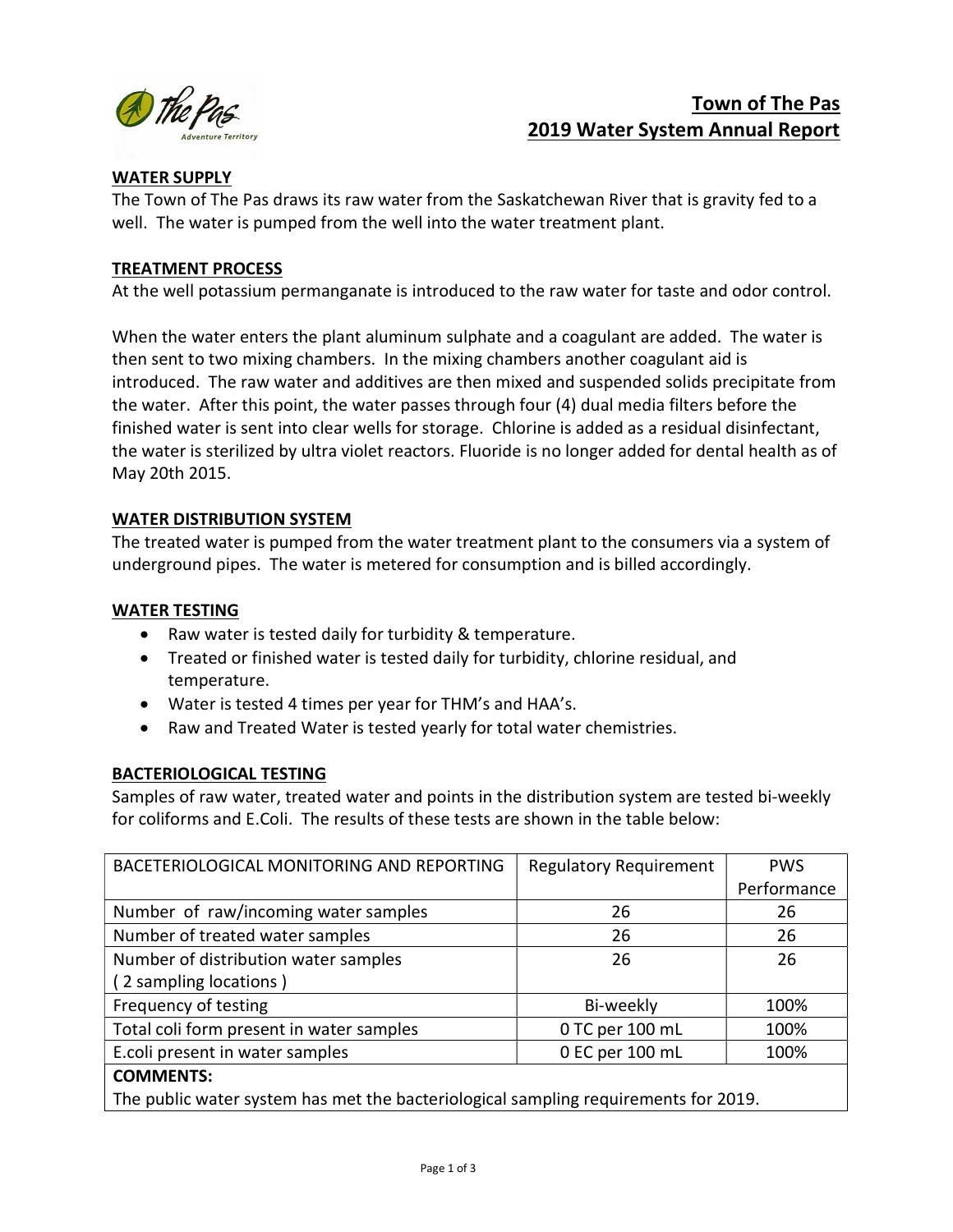# TURBIDITY TESTING

Turbidity is a measurement of water clarity. This test is used as a benchmark on how the treatment process is working. Facilities are obligated to meet regulatory requirements on the filtering process and the treated water that is sent to consumers. The results of these tests are shown in the table below:

| <b>Turbidity Standards</b> | <b>Regulatory Requirement</b>         | <b>PWS Performance</b> |
|----------------------------|---------------------------------------|------------------------|
| Chemically assisted,       | $\leq$ 0.3 NTU in at least 95% of the | 100%                   |
| rapid gravity              | samples taken per month               |                        |
| filtration process         | Not to exceed 0.3 NTU for more        | 100%                   |
|                            | than 12 continuous hours              |                        |
|                            | Not to exceed 1.0 NTU at              | 100%                   |
|                            | anytime                               |                        |
| Frequency of testing       | Daily                                 | 100%                   |

#### DISINFECTION TESTING & MONITORING

This testing is done to ensure that the water is safe for the consumer and to meet the regulatory requirements. The results of these tests are shown in the table illustrated below:

| <b>Chlorine Requirements</b>            | <b>Regulatory Requirement</b> | <b>PWS Performance</b> |
|-----------------------------------------|-------------------------------|------------------------|
| (A) Free chlorine residual entering the | $> 0.5$ mg/L                  | 98.8%                  |
| distribution system                     |                               | $(2.19 \text{ mg/L})$  |
| (B) Free chlorine residual in the       | $> 0.1$ mg/L                  | 100%                   |
| distribution system                     |                               | $(0.30 \text{ mg/L})$  |
| (C) Frequency of testing                | Daily for A                   | 100%                   |
|                                         | Bi Weekly for B               | 100%                   |
| (D) Report submissions                  | Monthly                       | 100%                   |

#### FLUORIDE

The Town of The Pas no longer fluoridates the as of May 20th 2015.

#### DISINFECTION BY-PRODUCTS MONITORING & REPORTING

These tests are done to meet Regulatory requirements. The results of these tests are shown on the following table:

| <b>DISINFECTION BY -PRODUCTS MONITORING</b><br><b>AND REPORTING</b> | Regulatory<br>Requirement | <b>PWS</b><br>Performance |
|---------------------------------------------------------------------|---------------------------|---------------------------|
| A) Total Trihalomethane sampling requirements                       | 4 times per year          | 100%                      |
| B) Total Trihalomethane Standard*                                   | $0.1 \text{ mg/L}$        | $0.107$ mg/L              |
| C) Total Haloacetic Acids sampling requirements                     | 4 times per year          | 100%                      |
| D) Total Haloacetic Acids Standard**                                | $0.08$ mg/L               | $0.0796$ mg/L             |

\*THM results were lower than the previous year. Last year's result was 0.0827 mg/L mg/L.

\*\* HAA results were lower than previous year. Last year's result was 0.0973 mg/L.